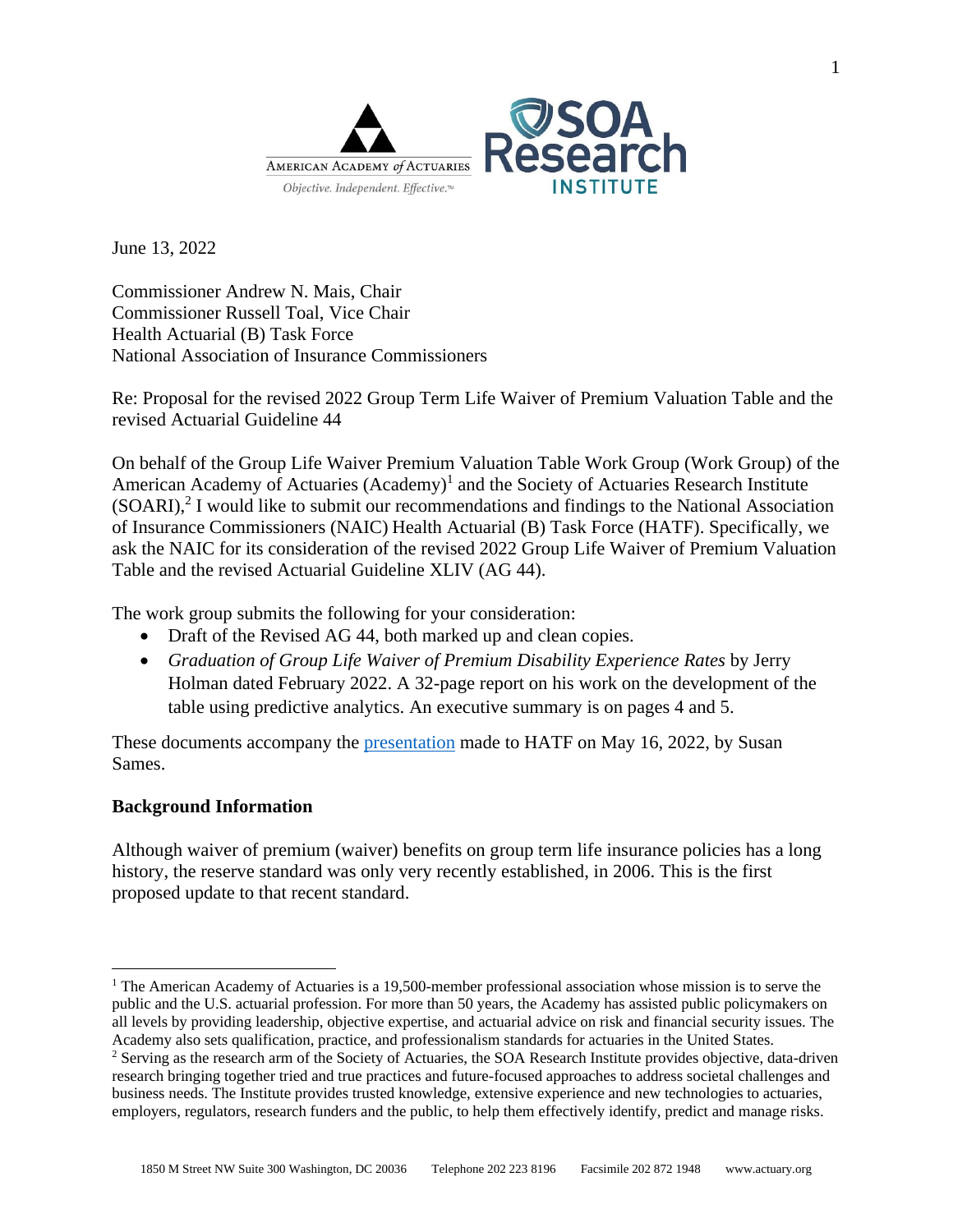Waiver is actually a disability benefit on a group term life insurance policy. Reserves for reported claims are calculated as the actuarial present value of future claims (versus the actuarial present value of waived premiums). It requires a "double decrement" approach: tables of mortality and recovery rates.

Group life waiver is related to group long-term disability (LTD). Reserves for LTD are covered in Actuarial Guideline XLVII (AG 47) Note that deaths and recoveries are treated together as claim termination rates for LTD. Deaths and recoveries both end an LTD claim.

The work group would like to provide some historical context, as it will figure into our discussion on the proposed updates to the margins.

Historically, insurers often used 75% of the face amount as the waiver reserve. In 1971, the "Krieger Table" was published. It was based on data from 1955 to 65. It was not sex-distinct and likely there was limited data on females. Although the table was never formally adopted, it served as a de facto standard for the industry and regulators in the absence of an official statutory standard. The author of the paper proposed margins of 30% for mortality rates and 40% for recovery rates. The margins were set to cover virtually all 17 companies in the experience study, which was a historic approach. These margins were used in the industry, although they did not go through a formal regulatory process for review.

Actuarial Guideline XLIV (AG 44) created the first official statutory standard, which was based on the SOA 2005 Table. The structure of this table was consistent with the Krieger Table. The only additional variable was to include gender because female data was now available. There was widespread recognition that the margins of 30% and 40% were quite high. The margins were decreased only slightly to 25% and 35% for deaths and recoveries, respectively, as their treatment under Krieger had set a precedent.

The work group is now requesting the first update to this standard. We believe this table to be a better representation of industry experience for the following reasons:

- The experience study that it was based on is more recent and company practices have evolved, for example, regarding the common reporting of LTD and waiver claims
- It reflects significantly more data
- It reflects more variables, including diagnosis, which allows much better fit
- The use of predictive analytics better reflects the interaction of all variables

In addition, AG 47, which was adopted after AG 44, provided some of the inspiration for the changes being proposed for group life waiver, including the proposed approach to margins and credibility.

## **Credibility**

We believe that the proposed table is a very good representation of industry experience and that companies should be enabled to reflect their own experience.